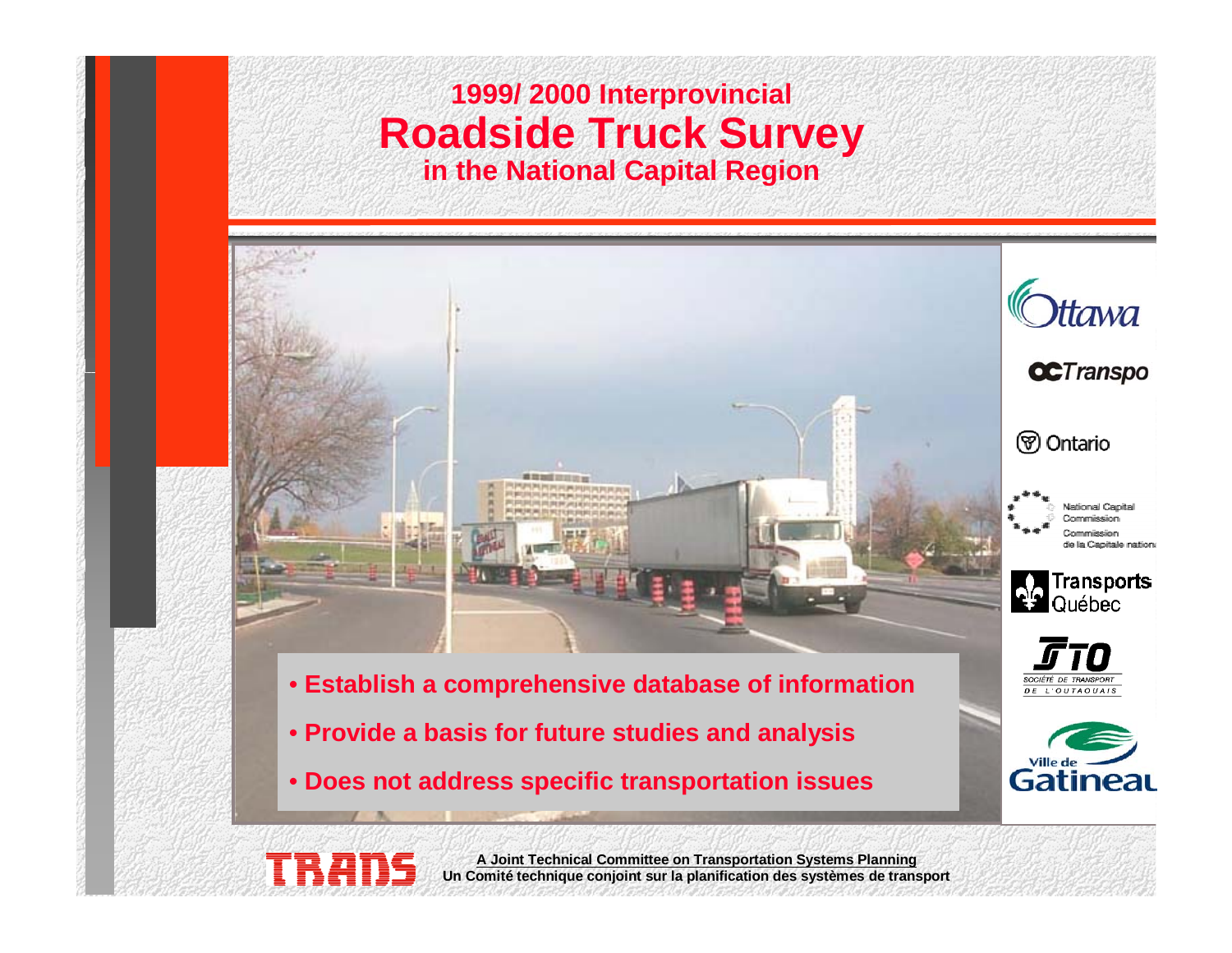

#### **Background Data**

# **Annual Counts (Classification & Occupancy )**

**People and vehicles Field Observations 7 am to 7 pm**

#### **Truck Counts**

**Full Classification – By Axles - Autumn 2000 07:00 to 07:00**

#### **Roadside Driver Interviews**

**Origin - Destination Information - Autumn 2000 07:00 to 07:00**

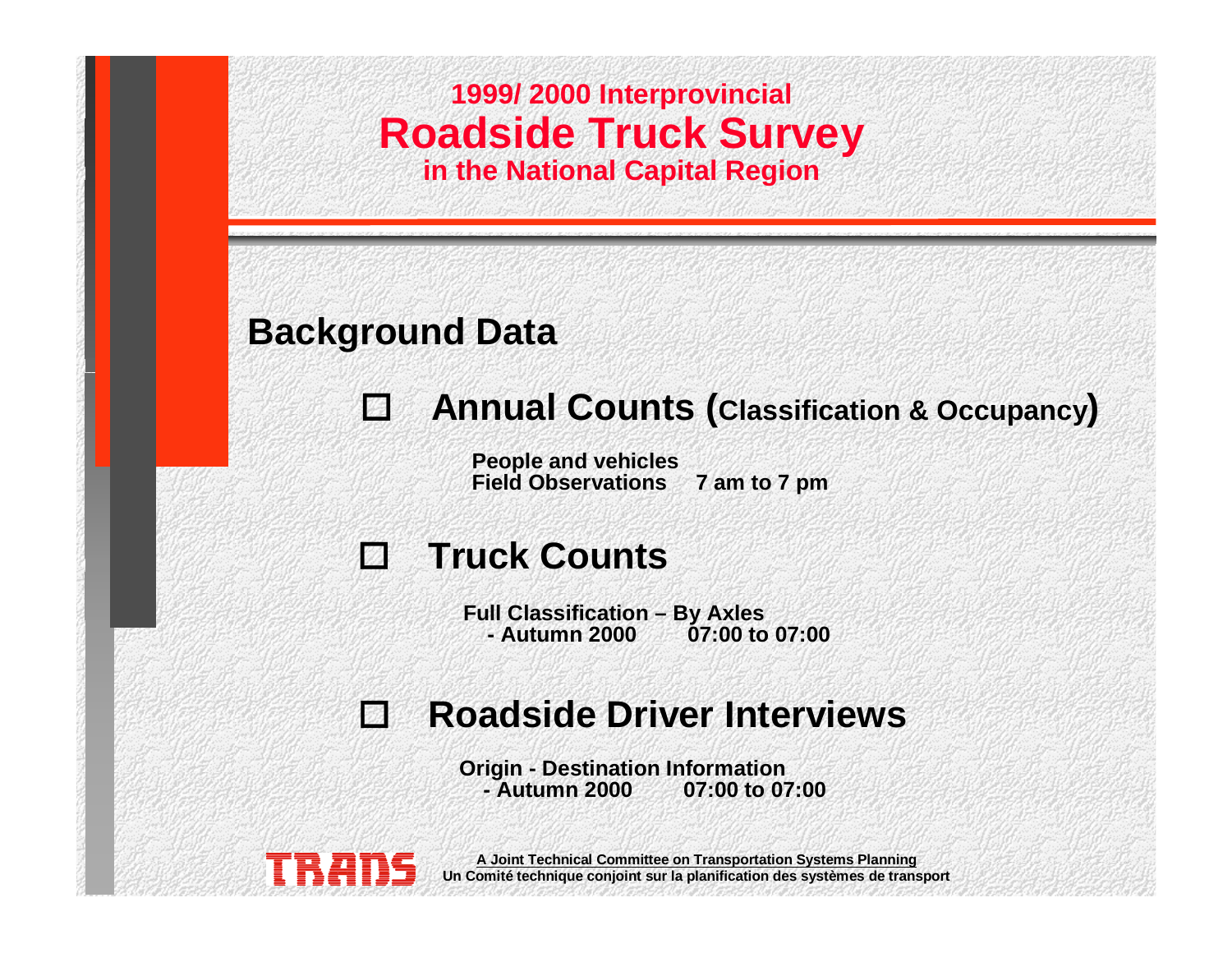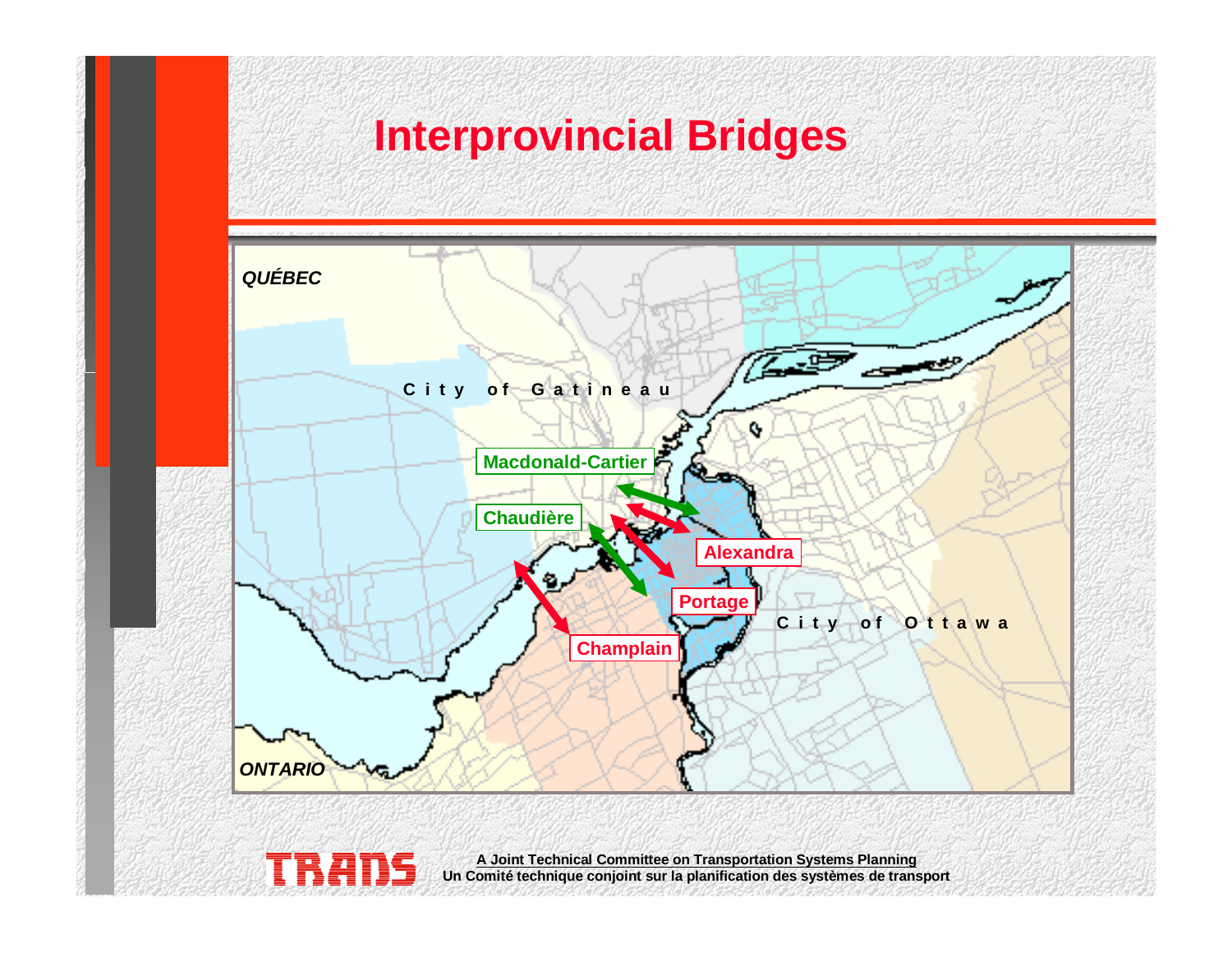#### **Survey Station Set-up Autumn '2000**

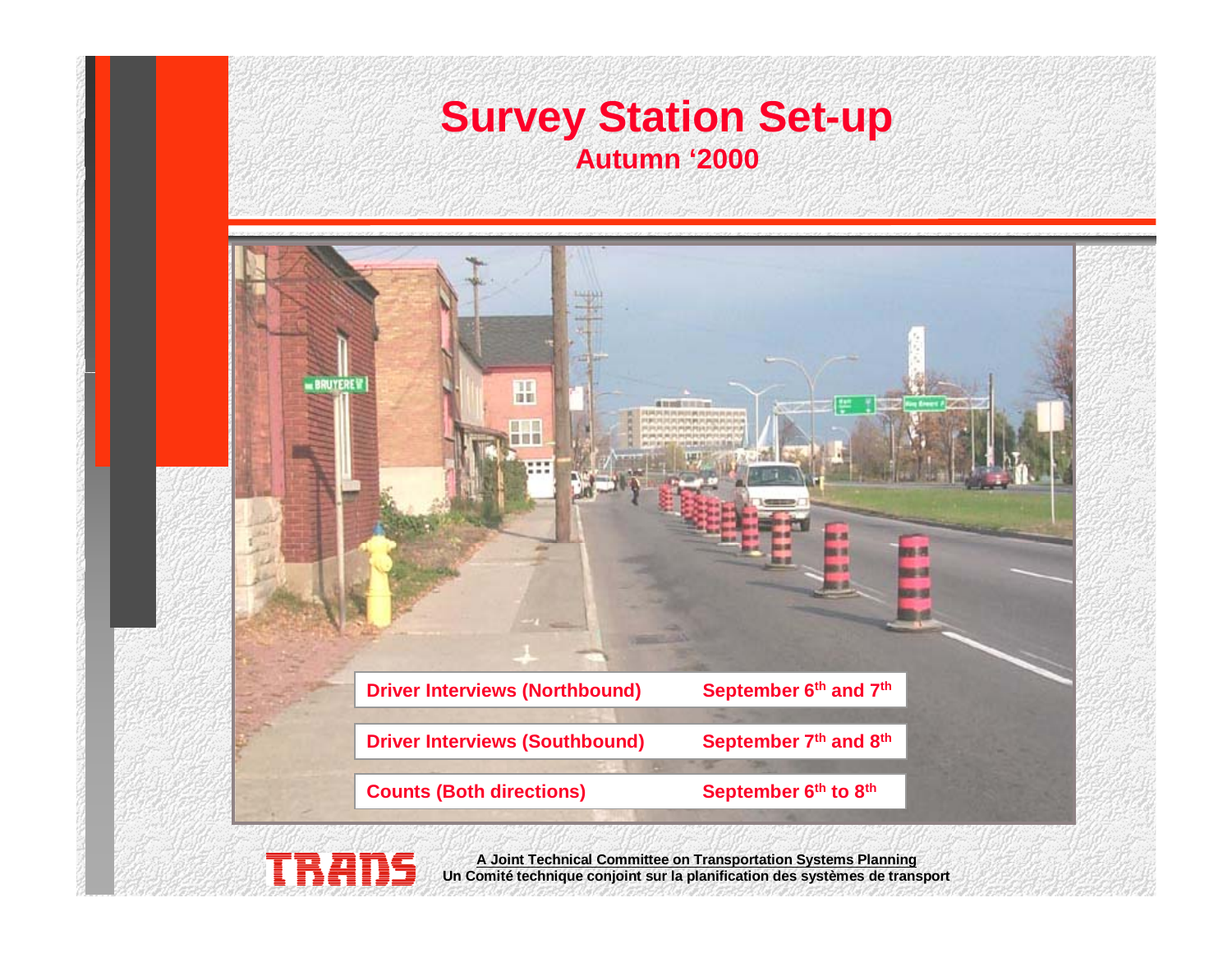## **Historical Vehicle Volumes (1991-2000)**



**Un Comité technique conjoint sur la planification des systèmes de transport**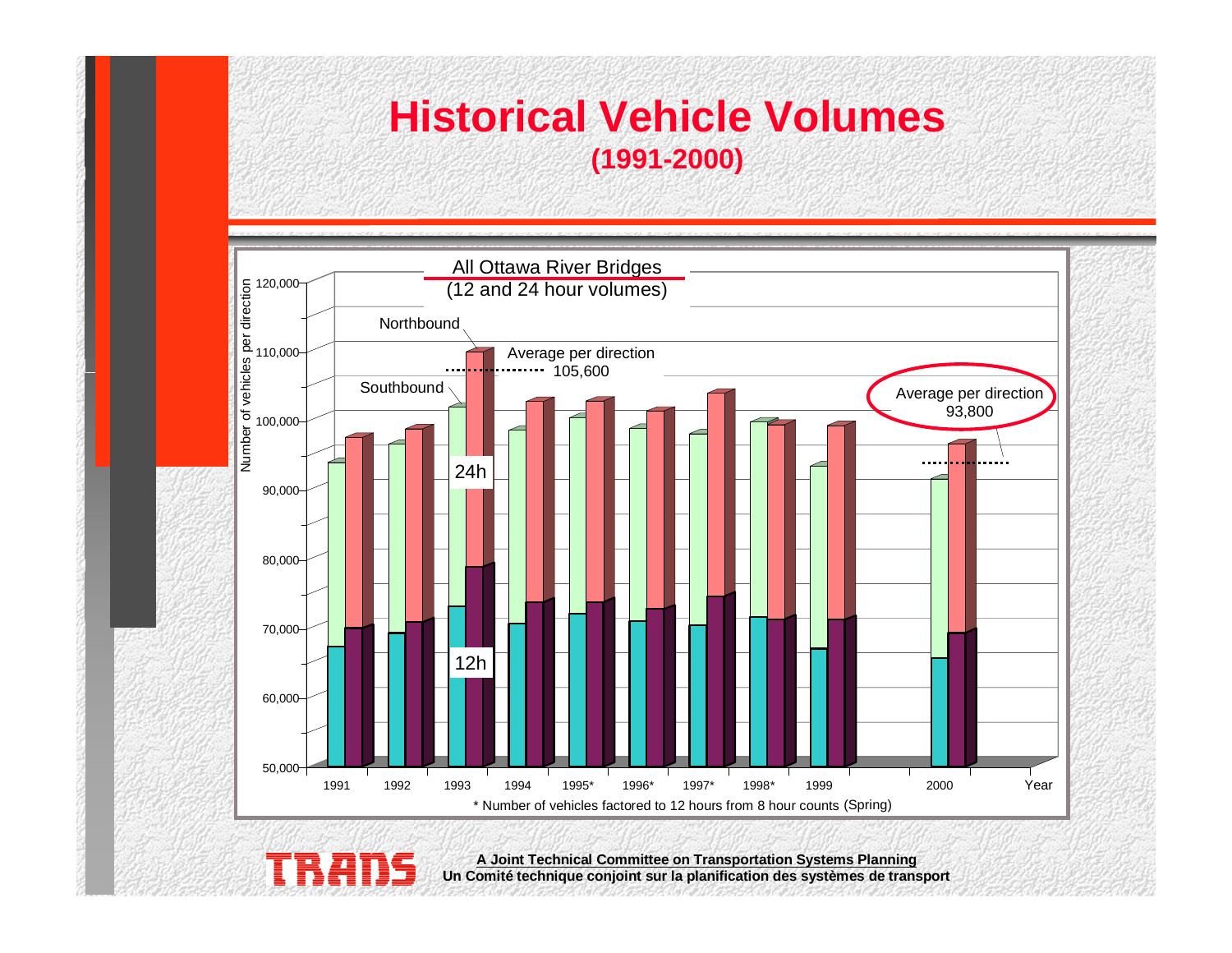#### **Historical Truck Volumes (1991-2000)**



**Un Comité technique conjoint sur la planification des systèmes de transport**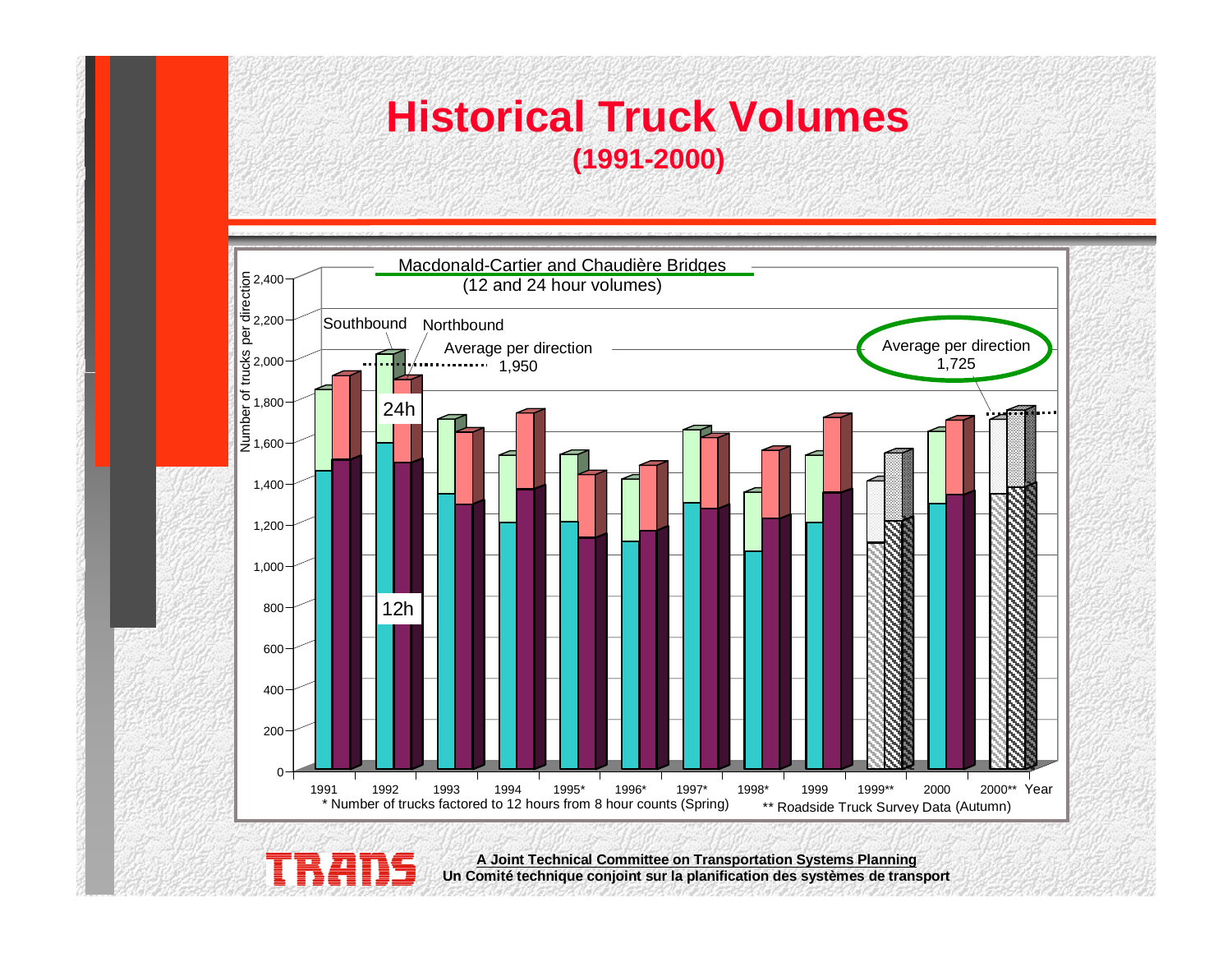## **Two Way Truck Traffic Volumes (Current and Historical)**

| <b>INFORMATION SOURCE</b>          | <b>NUMBER OF TRUCKS CROSSING THE OTTAWA RIVER*</b> |                                                       |                                                         |
|------------------------------------|----------------------------------------------------|-------------------------------------------------------|---------------------------------------------------------|
|                                    | 24<br><b>HOURS</b>                                 | <b>MORNING</b><br><b>COMMUTER</b><br><b>PEAK HOUR</b> | <b>AFTERNOON</b><br><b>COMMUTER</b><br><b>PEAK HOUR</b> |
| 2000 SURVEY, AUTUMN                | 3,450                                              | 205                                                   | 170                                                     |
| 2000 ANNUAL SURVEY, SPRING         | 3,335                                              | 215                                                   | 170                                                     |
| 5 YEAR AVERAGE (1996-2000)         | 3,120                                              | 235                                                   | 180                                                     |
| <b>10 YEAR AVERAGE (1991-2000)</b> | 3,285                                              | 250                                                   | 210                                                     |

**\* Ottawa River Crossing includes the Macdonald-Cartier and Chaudière Bridges**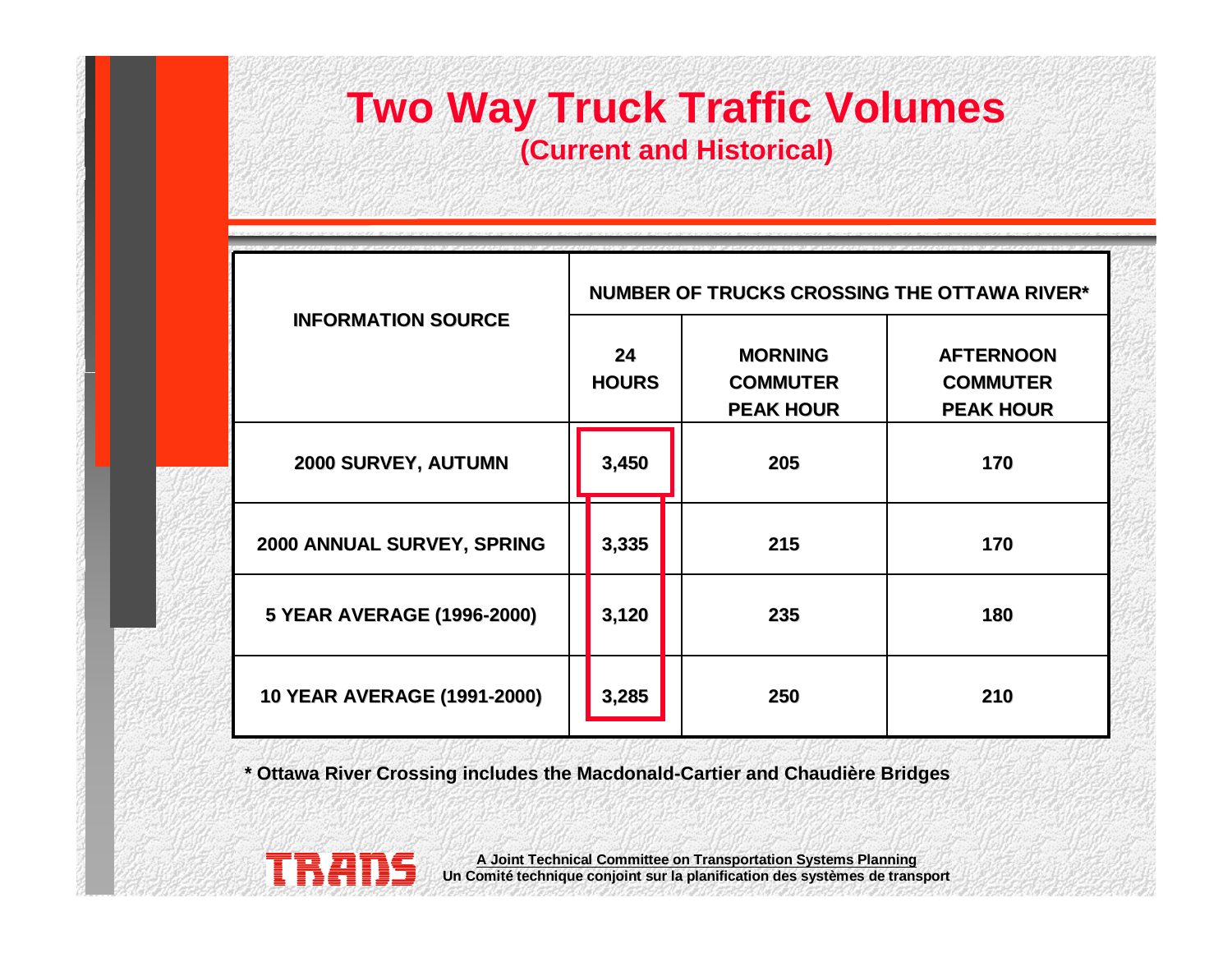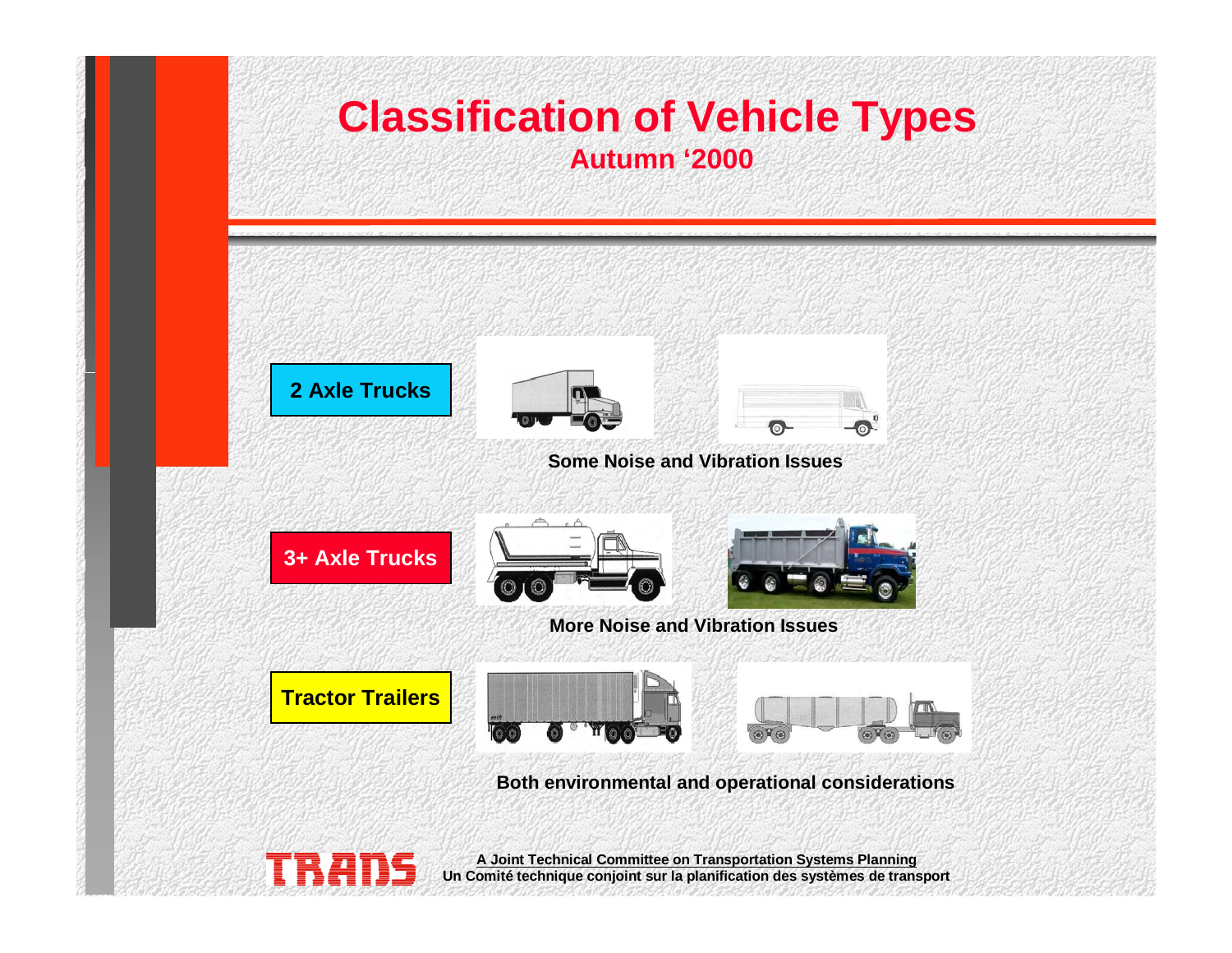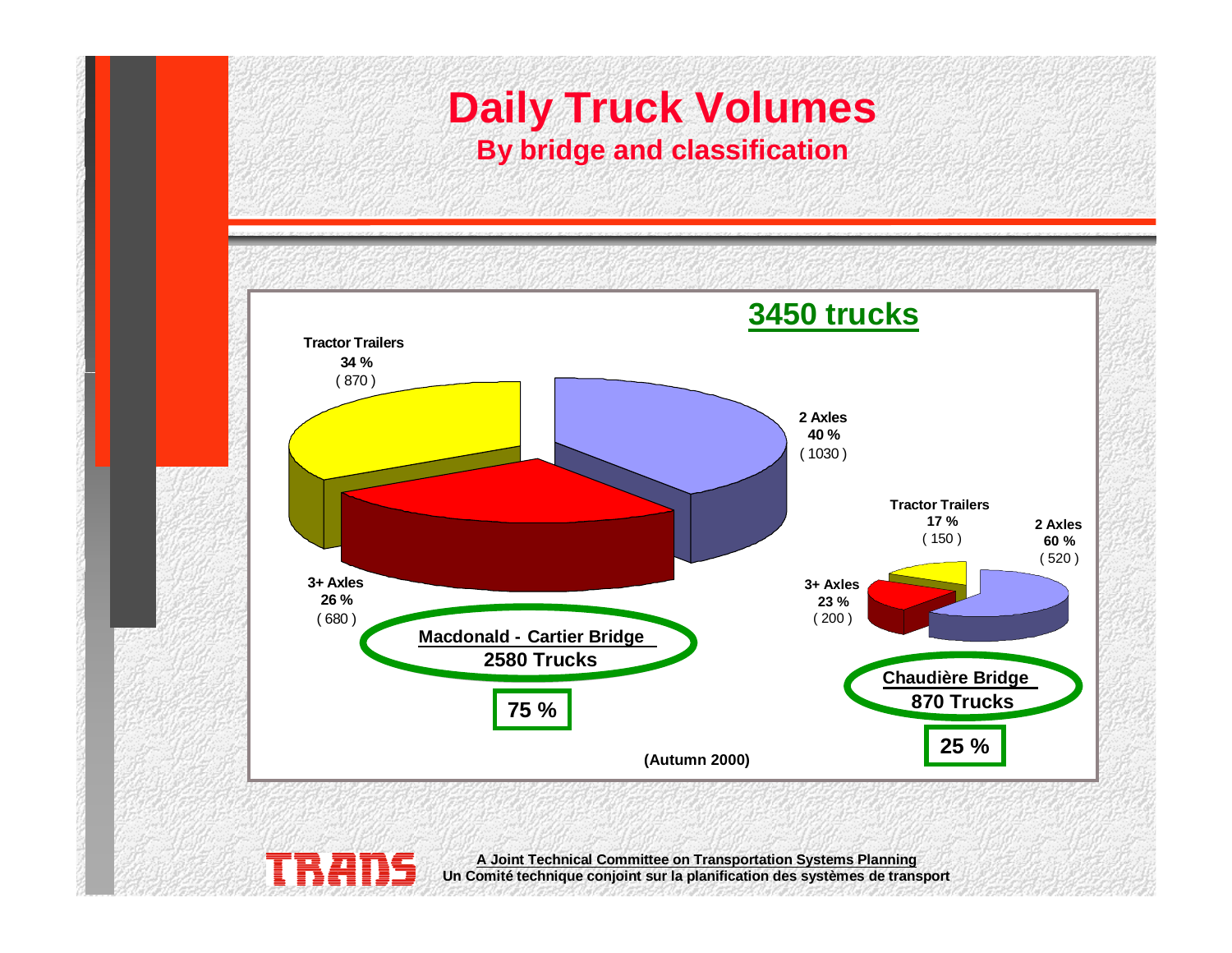# **Classification of Trucks** 山羊 in. **3+ Axle Truck Tractor Trailer 25% 2 Axle Truck 30% 45%A Joint Technical Committee on Transportation Systems Planning Un Comité technique conjoint sur la planification des systèmes de transport**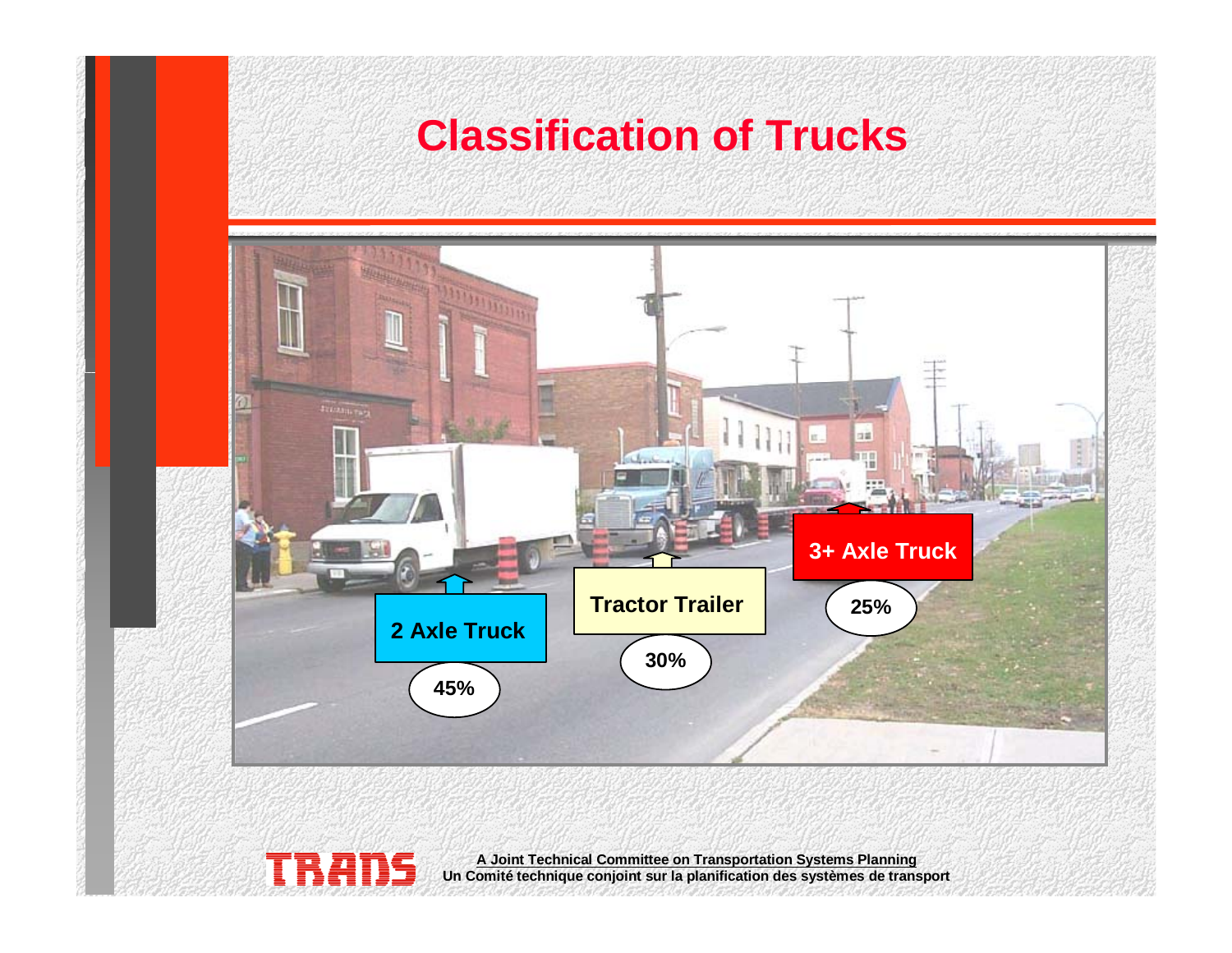#### **Hourly Distribution of Trucks MacDonald-Cartier Bridge (Both directions) Chaudière Bridge (Both directions)**



**Un Comité technique conjoint sur la planification des systèmes de transport**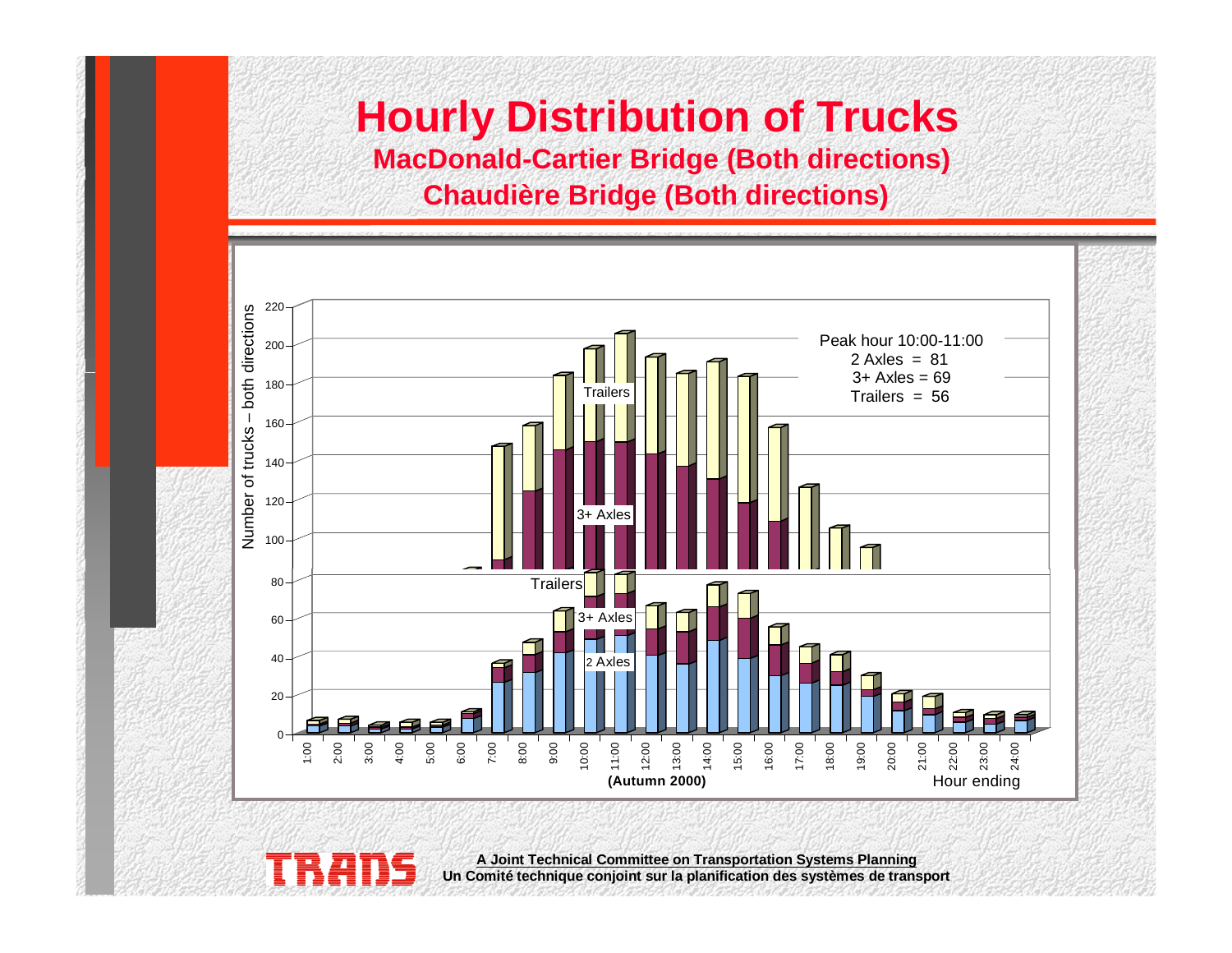#### **Hourly Vehicle Traffic Volumes All Ottawa River Bridges (Both directions)**

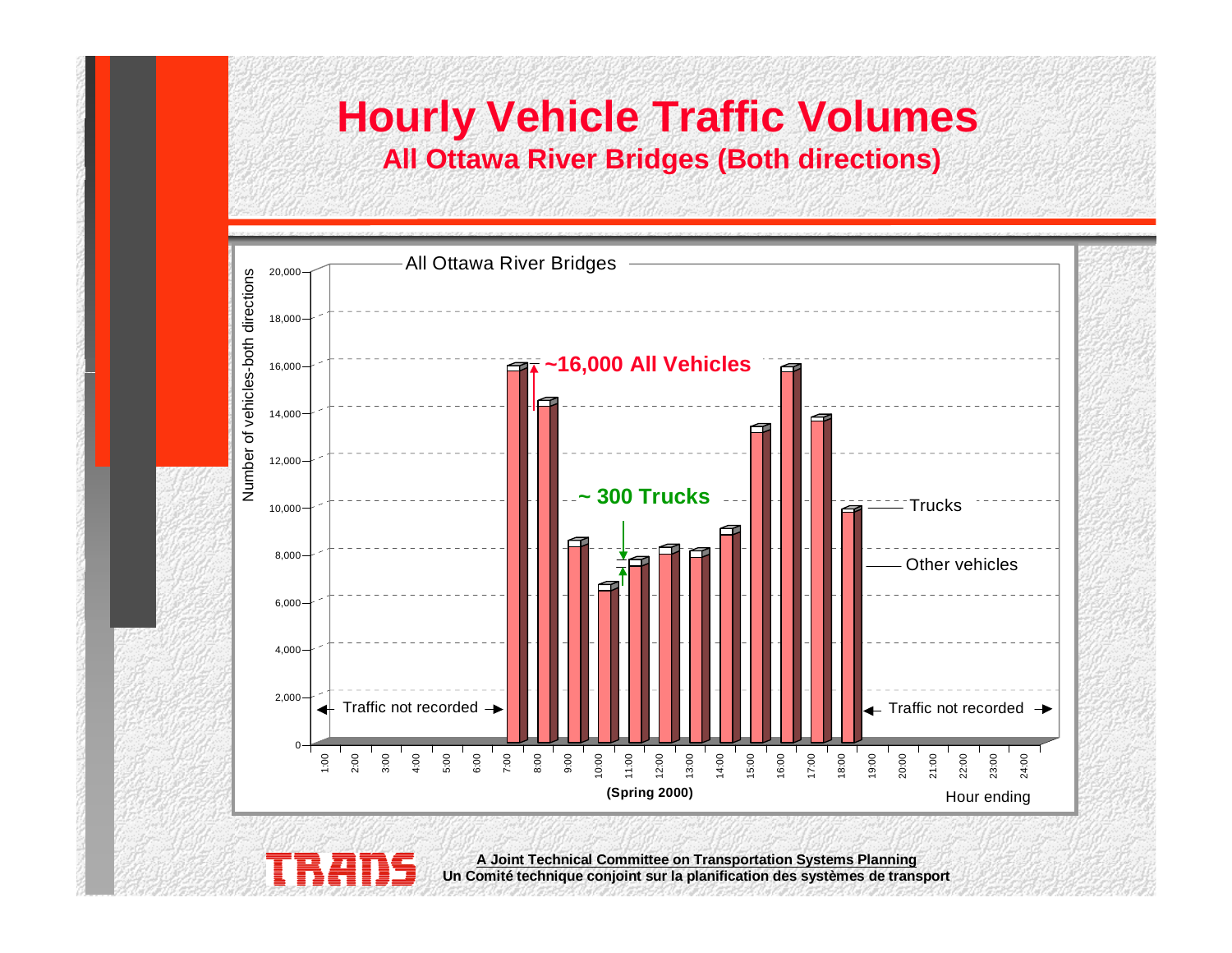#### **Cumulative Truck Traffic By Truck Type – (6am-6am)**



**A Joint Technical Committee on Transportation Systems Planning**

**Un Comité technique conjoint sur la planification des systèmes de transport**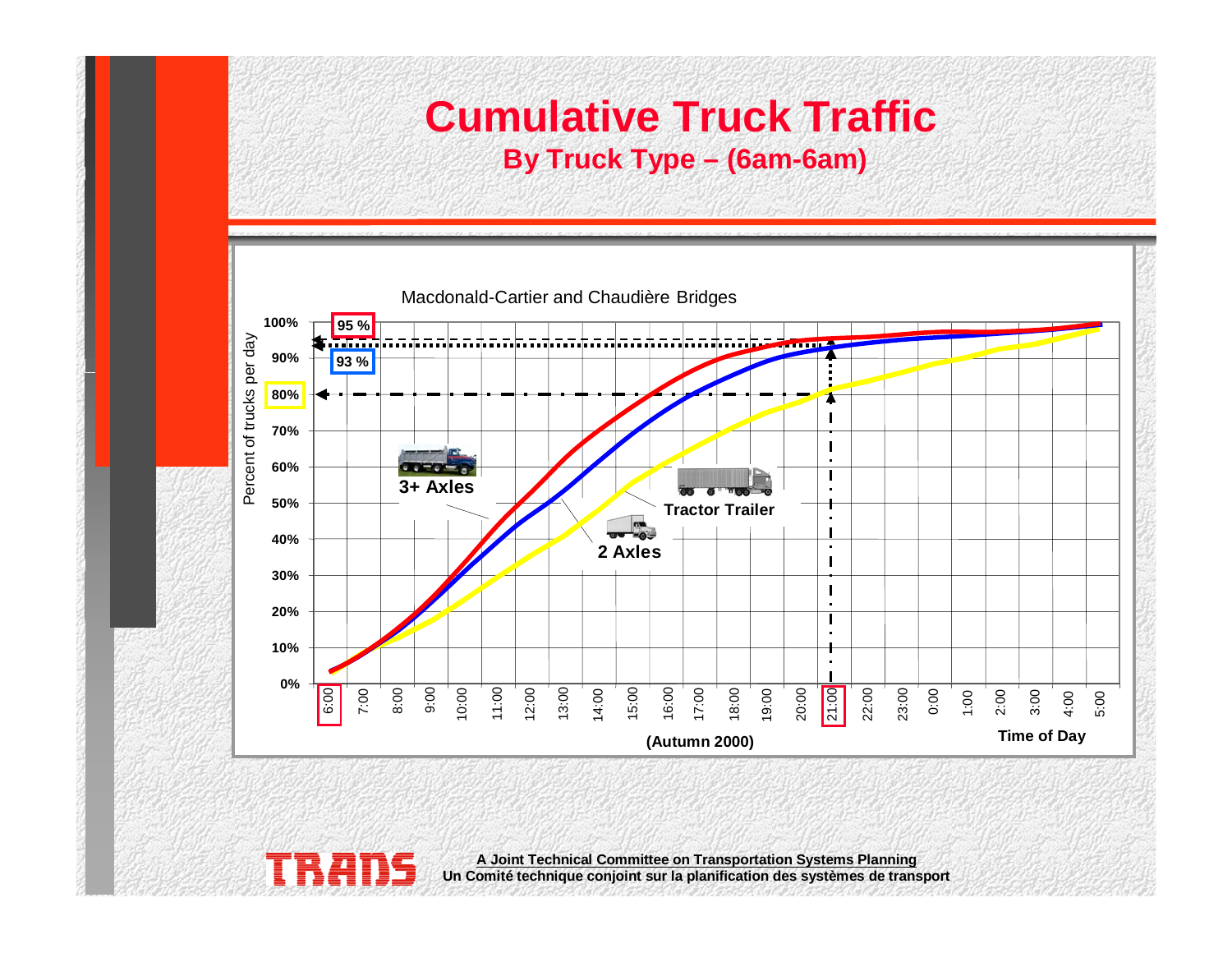

#### ¾ **By Bridge By Bridge**

•

•

**Chaudière and MacDonald-Cartier** 

#### ¾ **By Direction By Direction** •

**Northbound and Southbound Northbound and Southbound**

#### ¾ **By Vehicle Type By Vehicle Type**

**2 Axle, 3+ Axle and Tractor Trailer 2 Axle, 3+ Axle and Tractor Trailer**

¾ **By Time Period By Time Period** • **Day ( 07:00 Day ( 07:00-19:00 ) 19:00 )** •**Night ( 19:00 Night ( 19:00-07:00 ) 07:00 )**

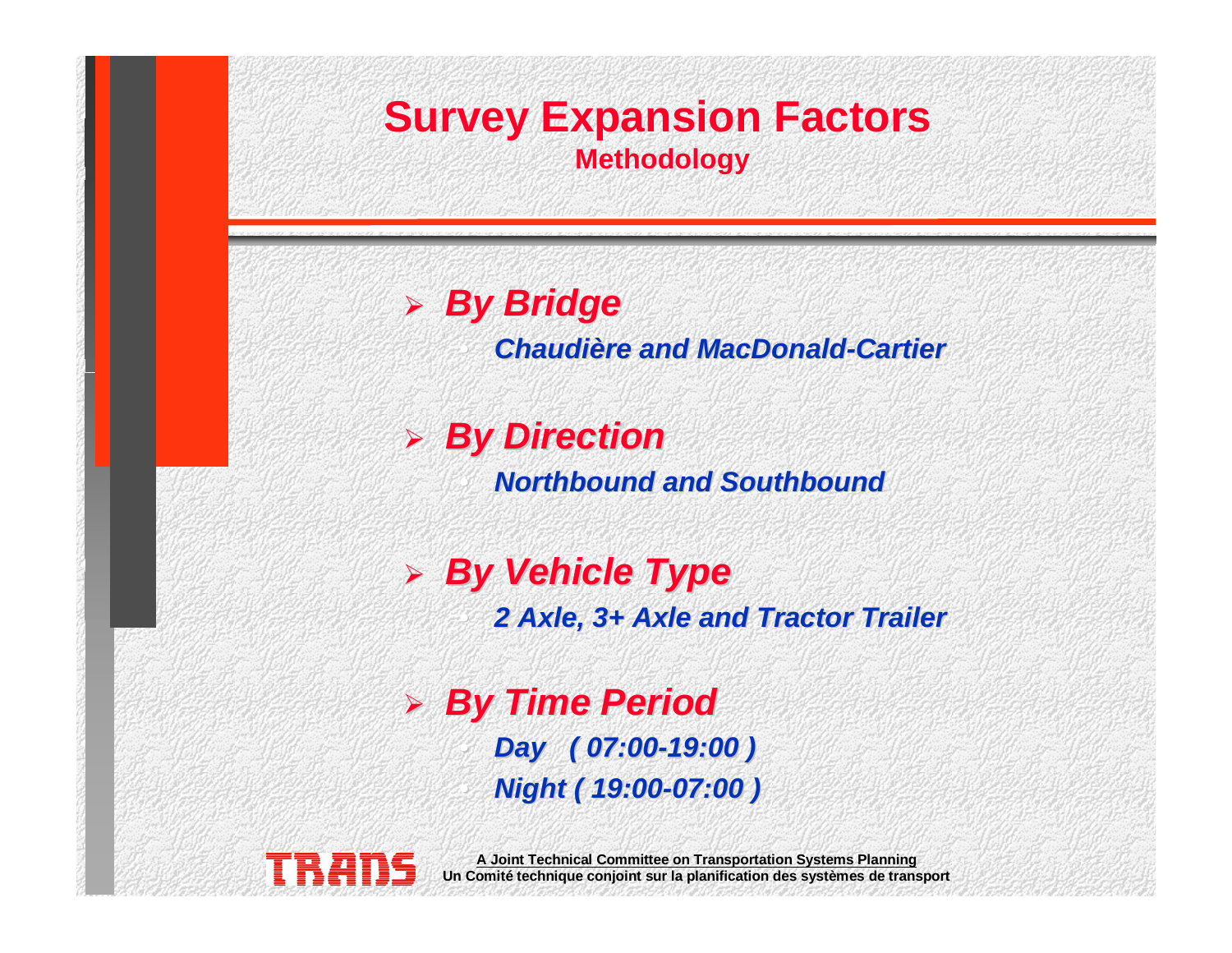#### **Sample Size By Bridge and Time of Day**

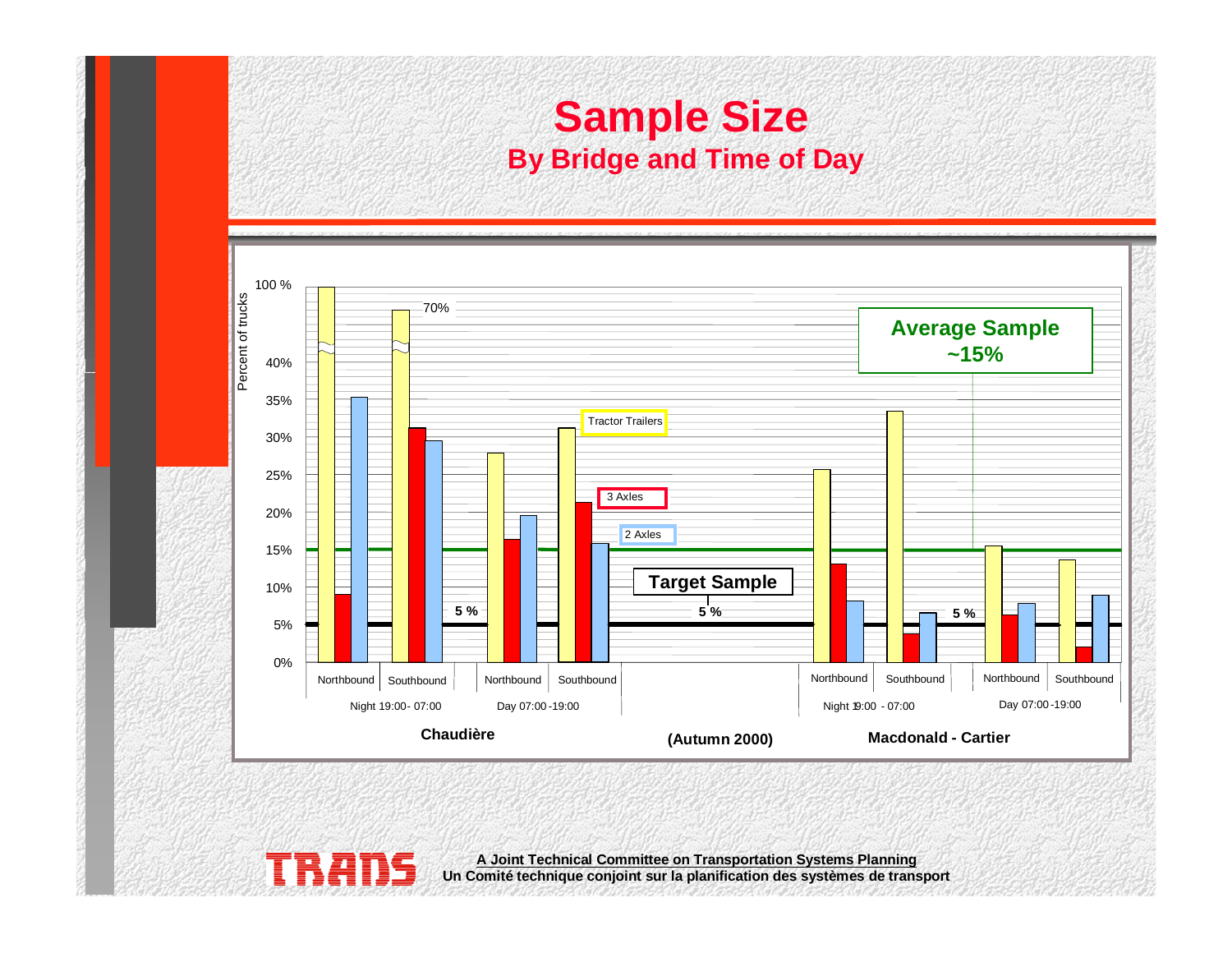#### **Truck trip types ( 10 District System )**

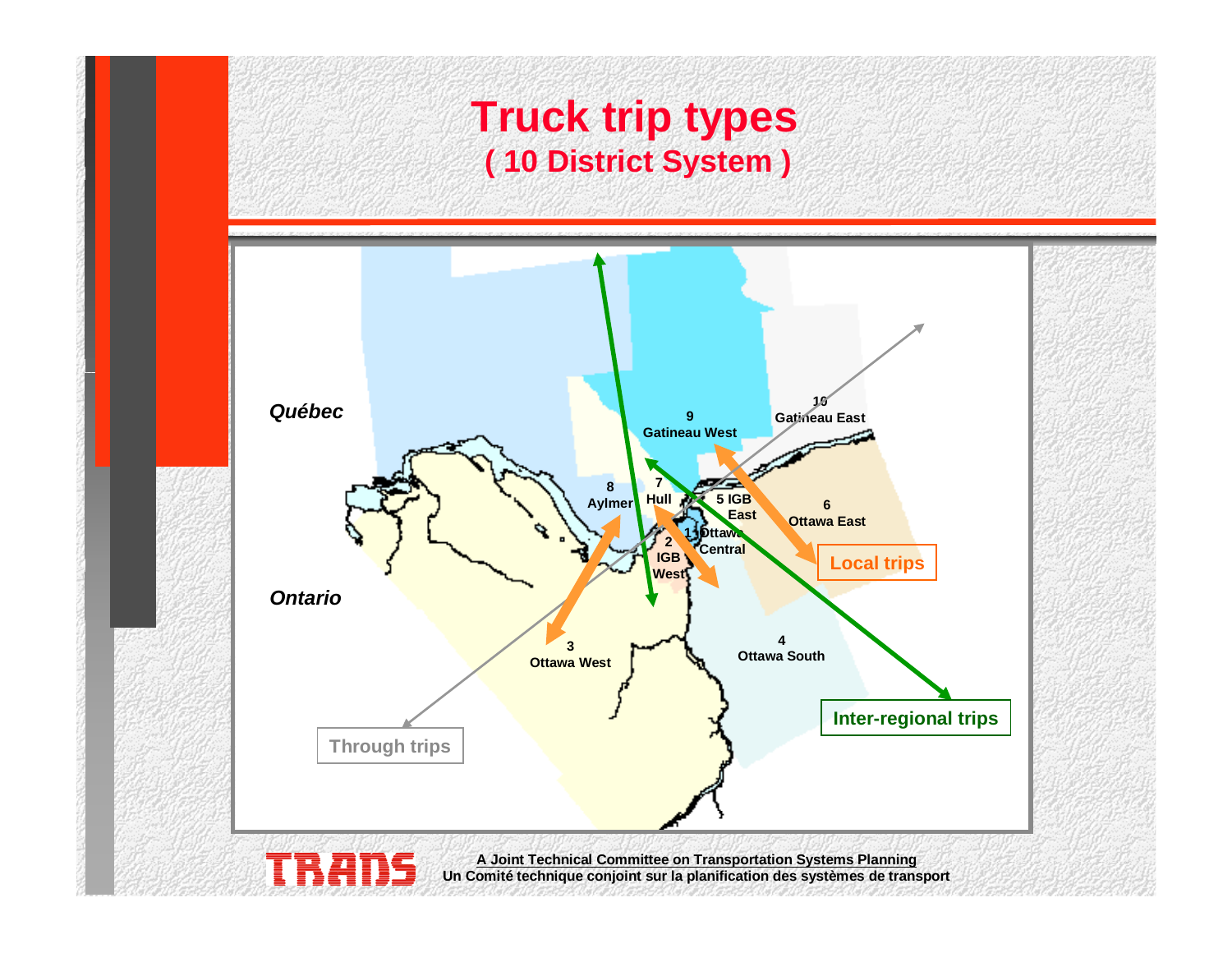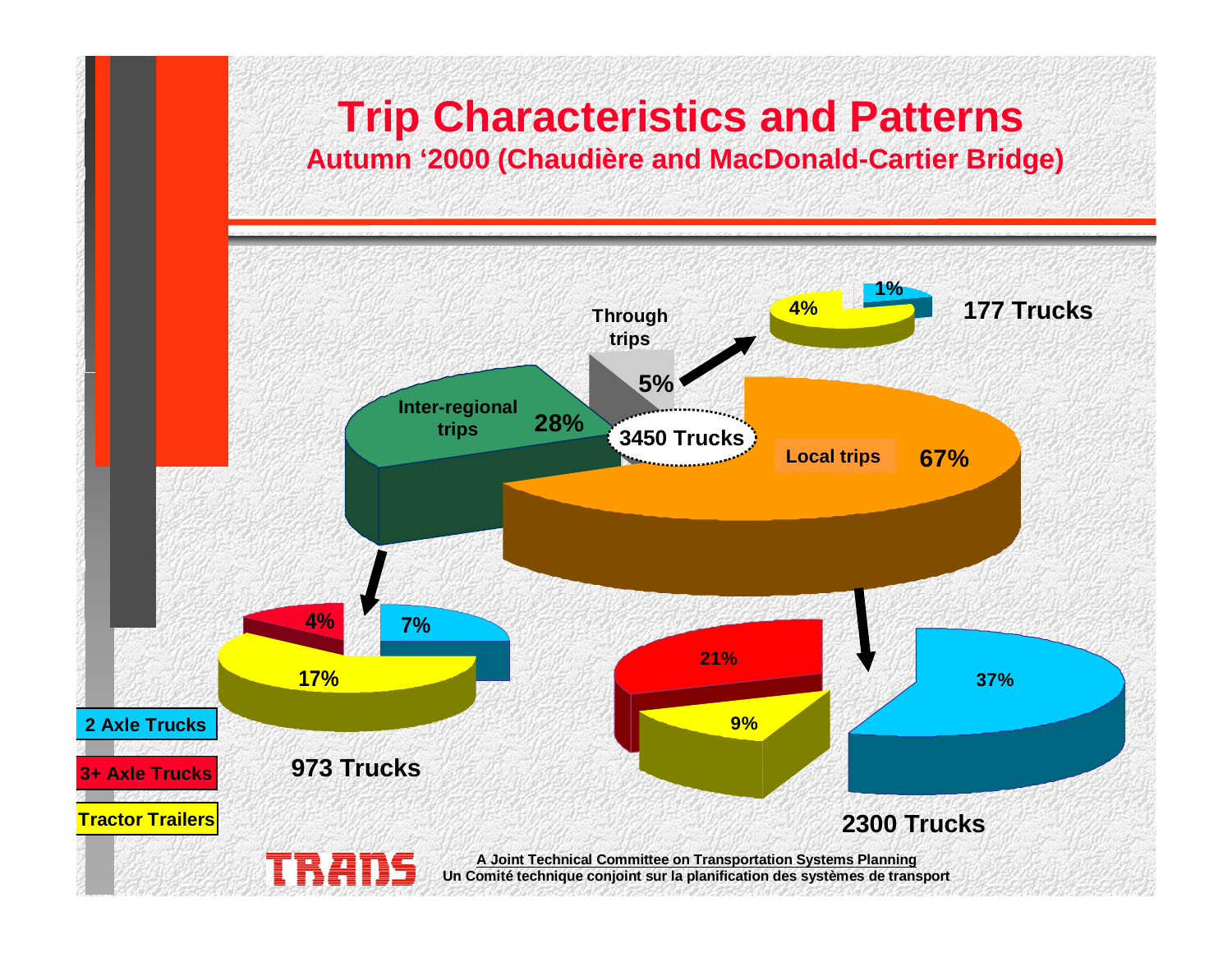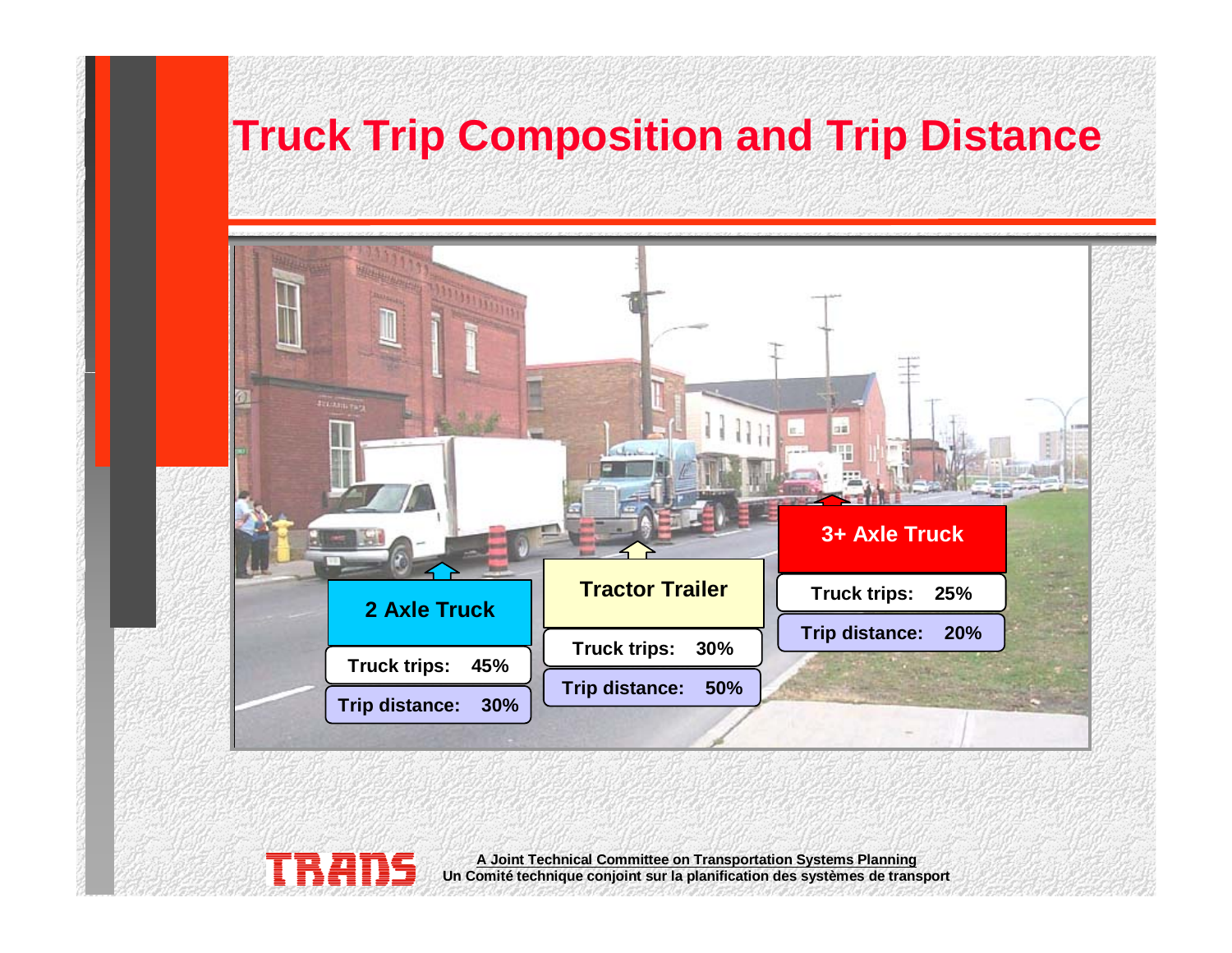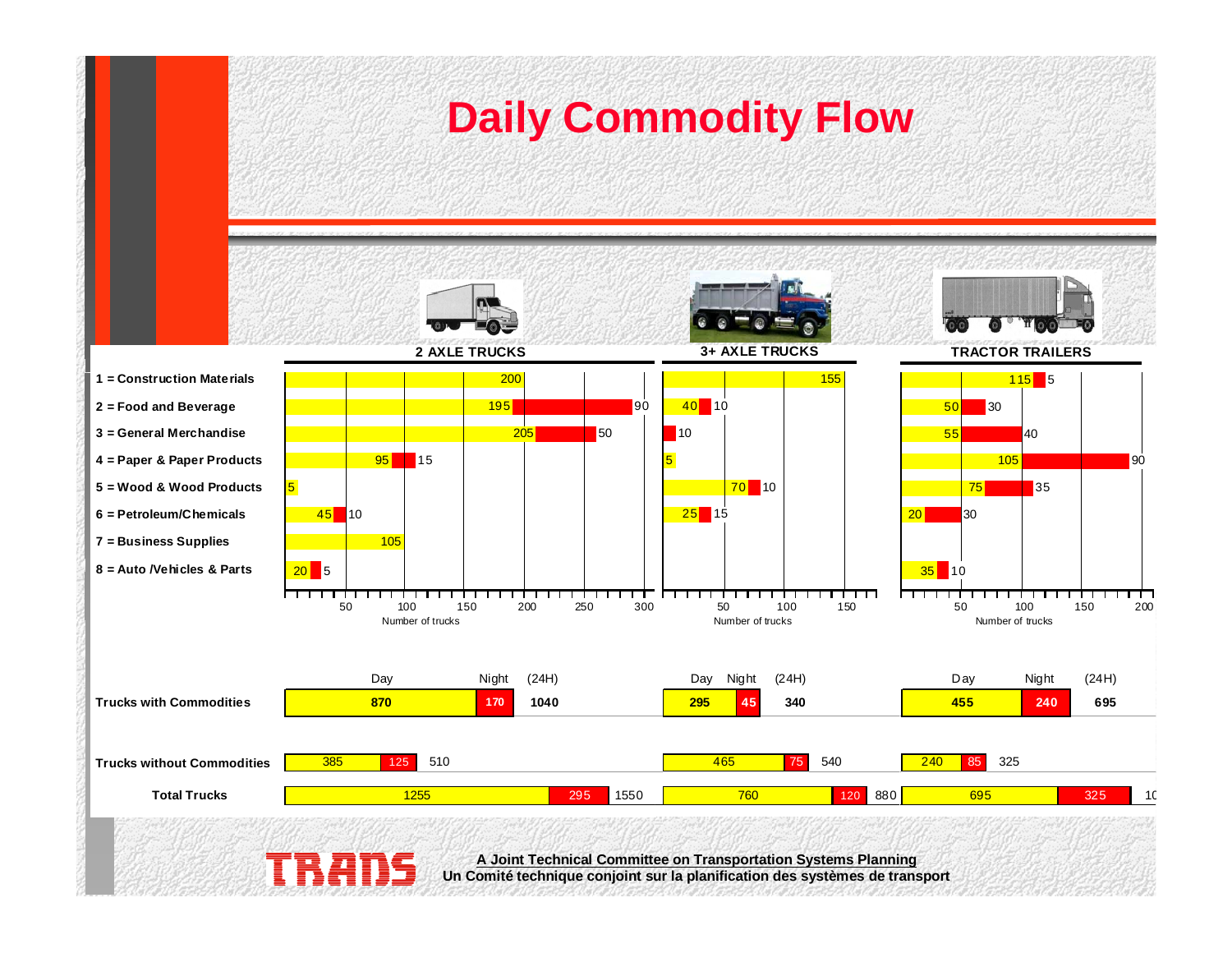# **Distribution of Origins and Destinations ( 10 District System )**

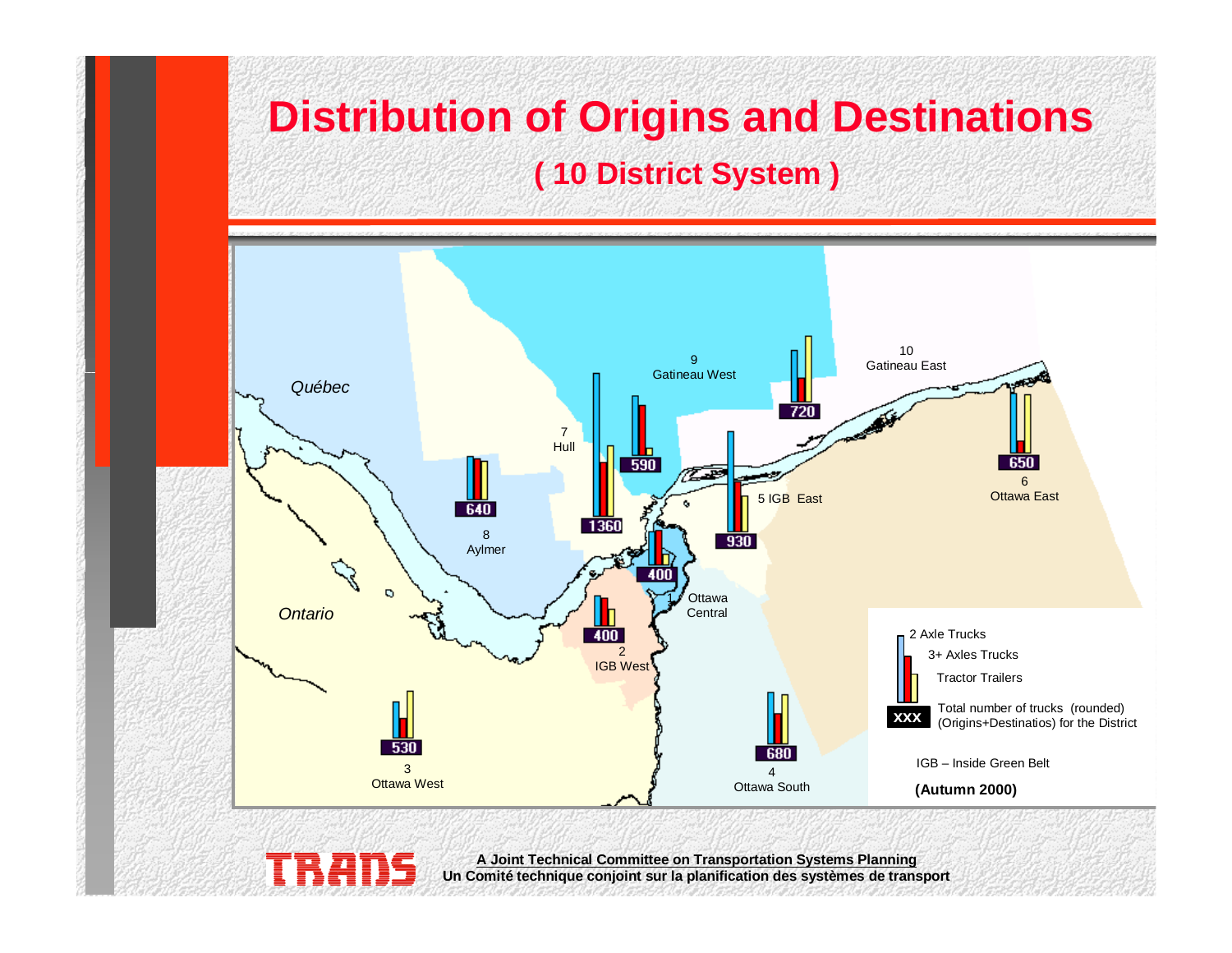# **Concentration of Truck Trips by Type (Trip Origins + Destinations)**

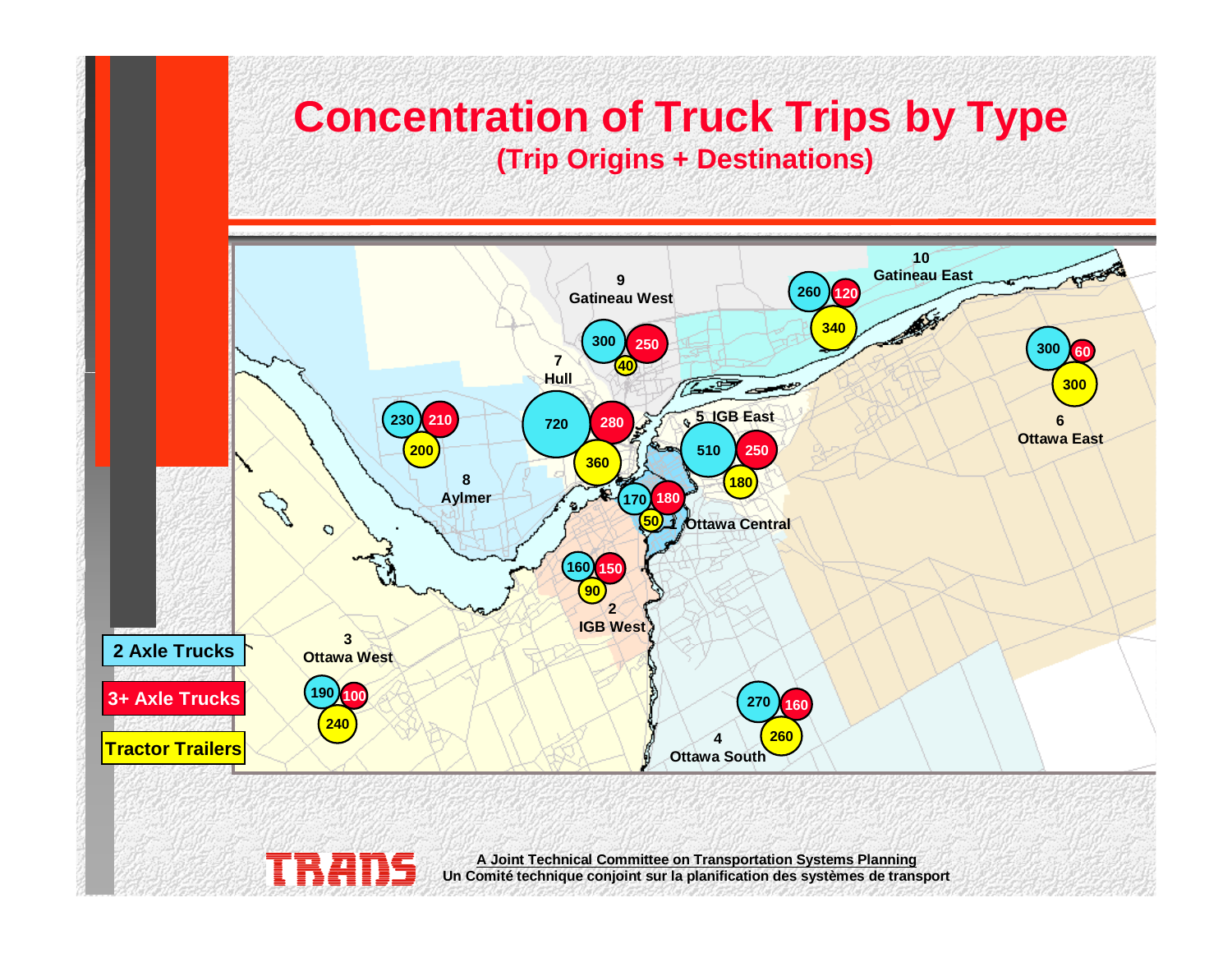#### **Daily Origin-Destination Desire Lines All Truck Trips**

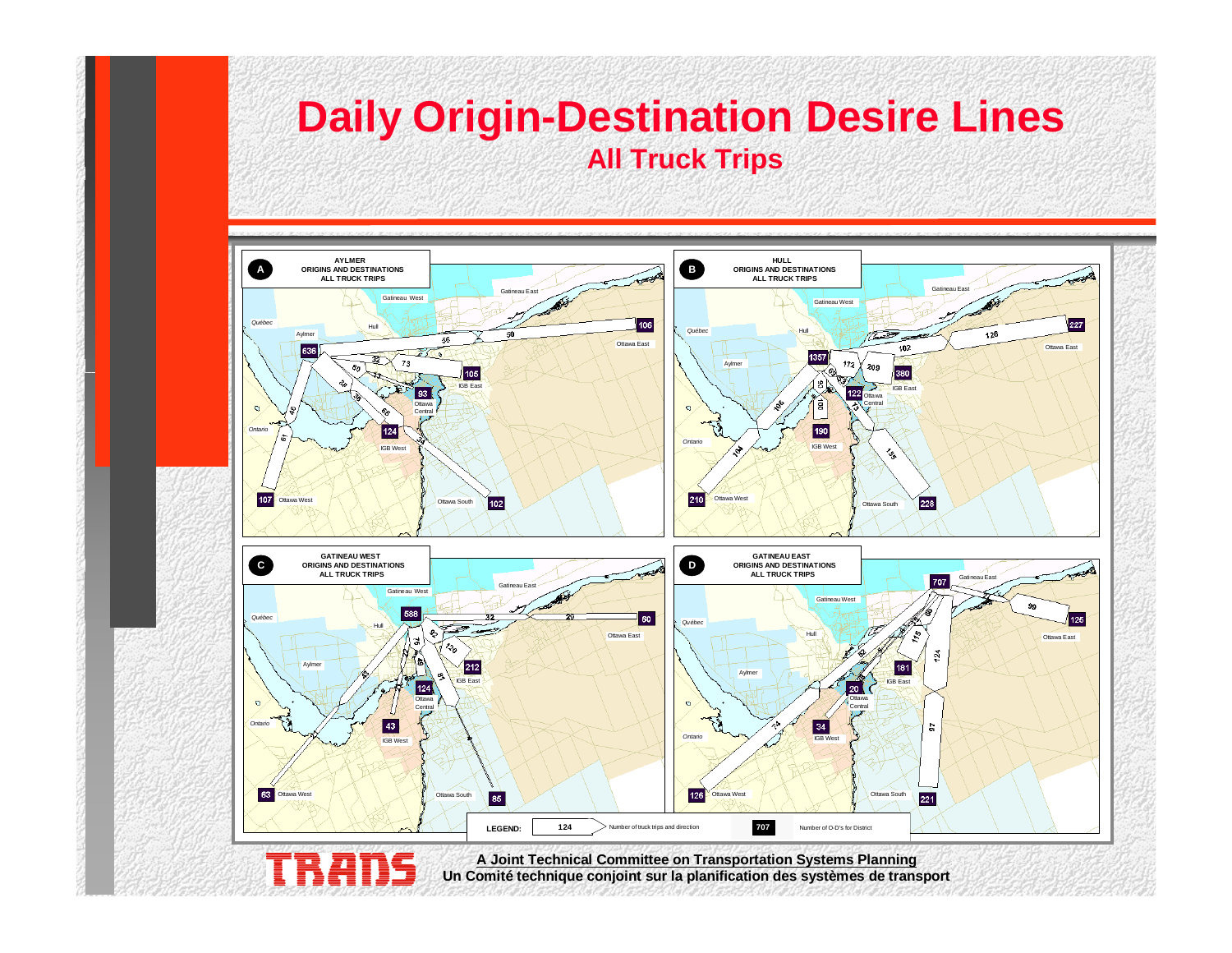# **Daily Origin-Destination Desire Lines All Truck Trips (From/To Hull)**

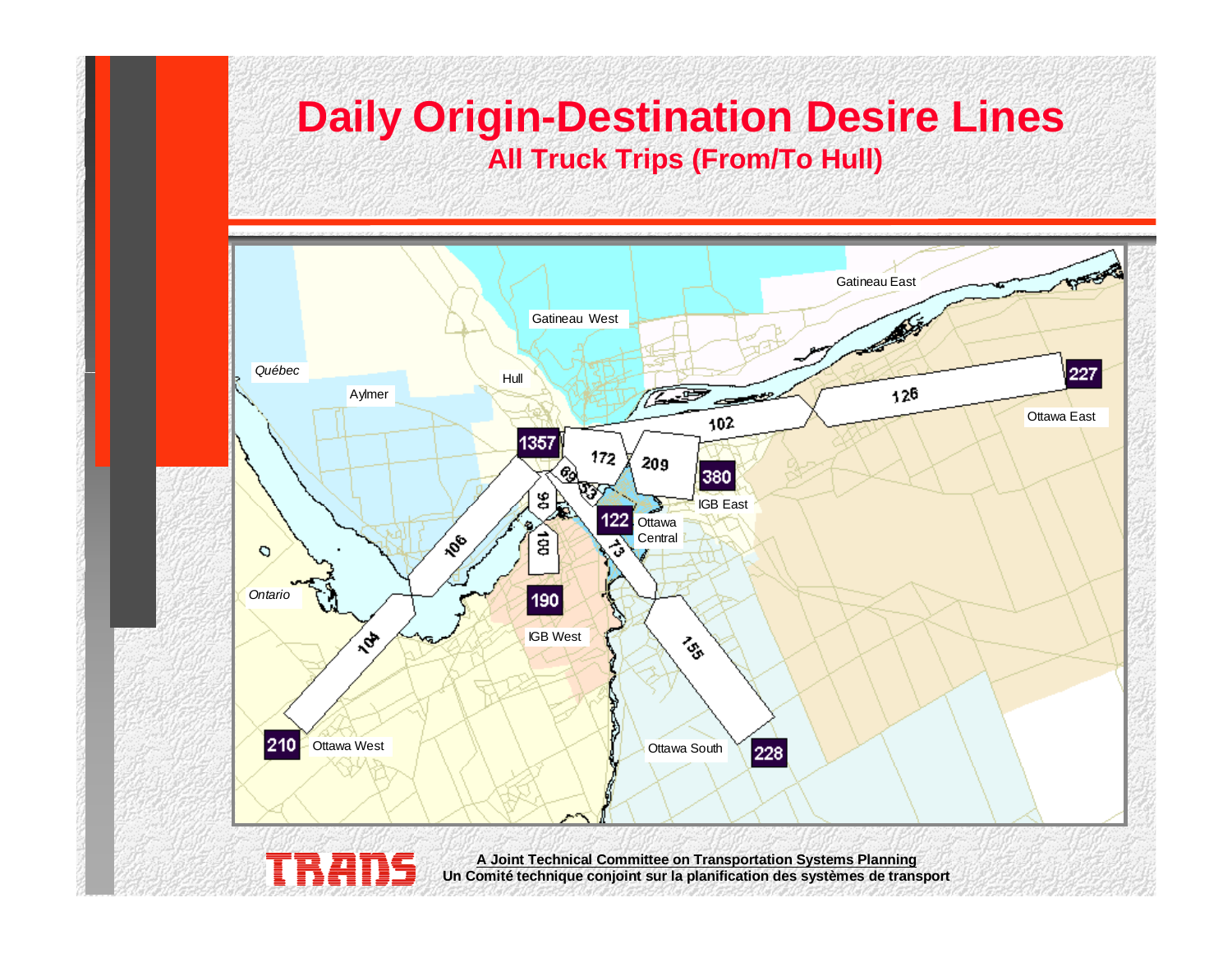

• **an effective database of high quality, strong and meaningful information for application in future transportation planning activities**

- **a substantiation for using the data collected in the 2000 interprovincial truck surveys in future interprovincial transportation studies**
- •**does not address specific transportation issues**

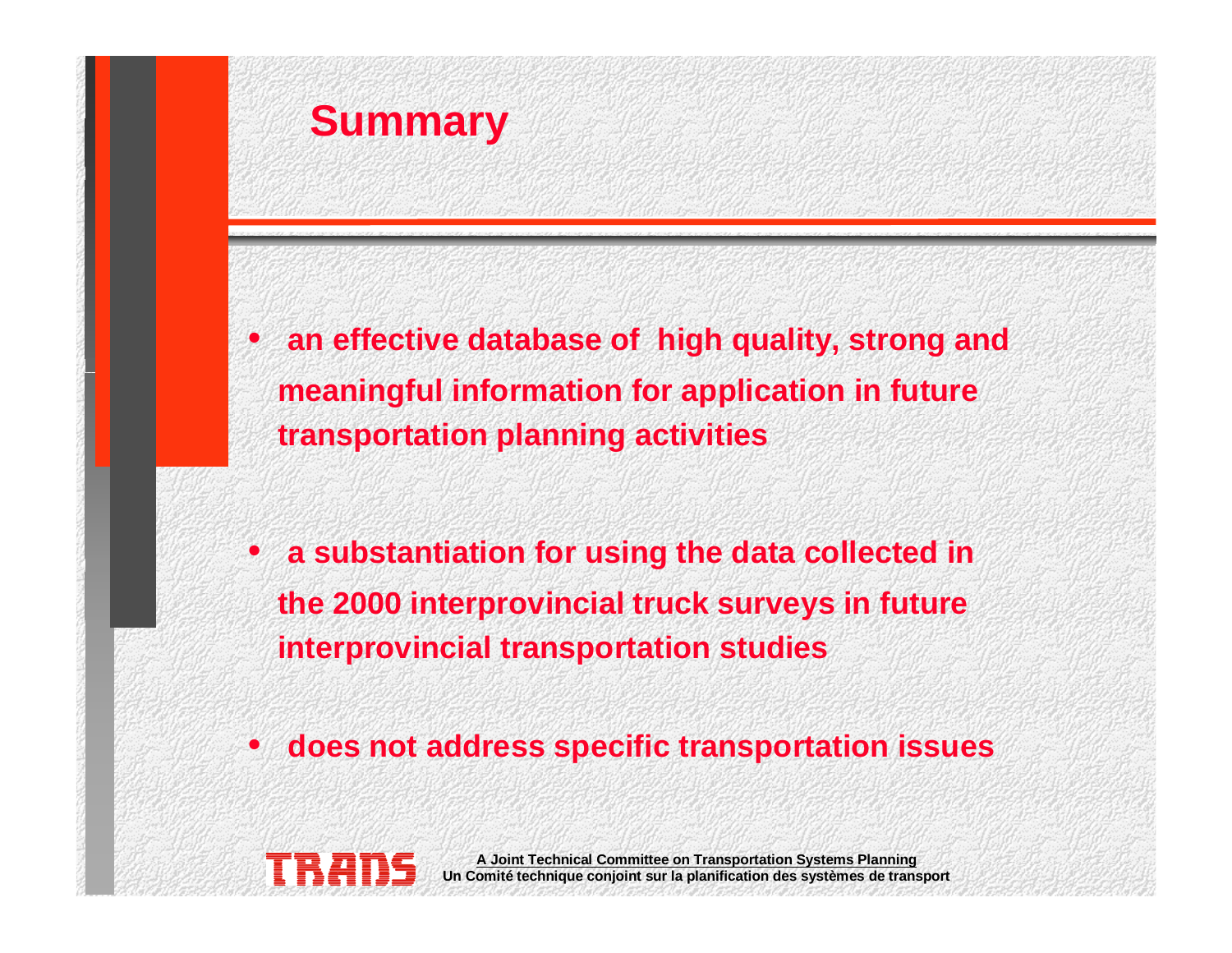



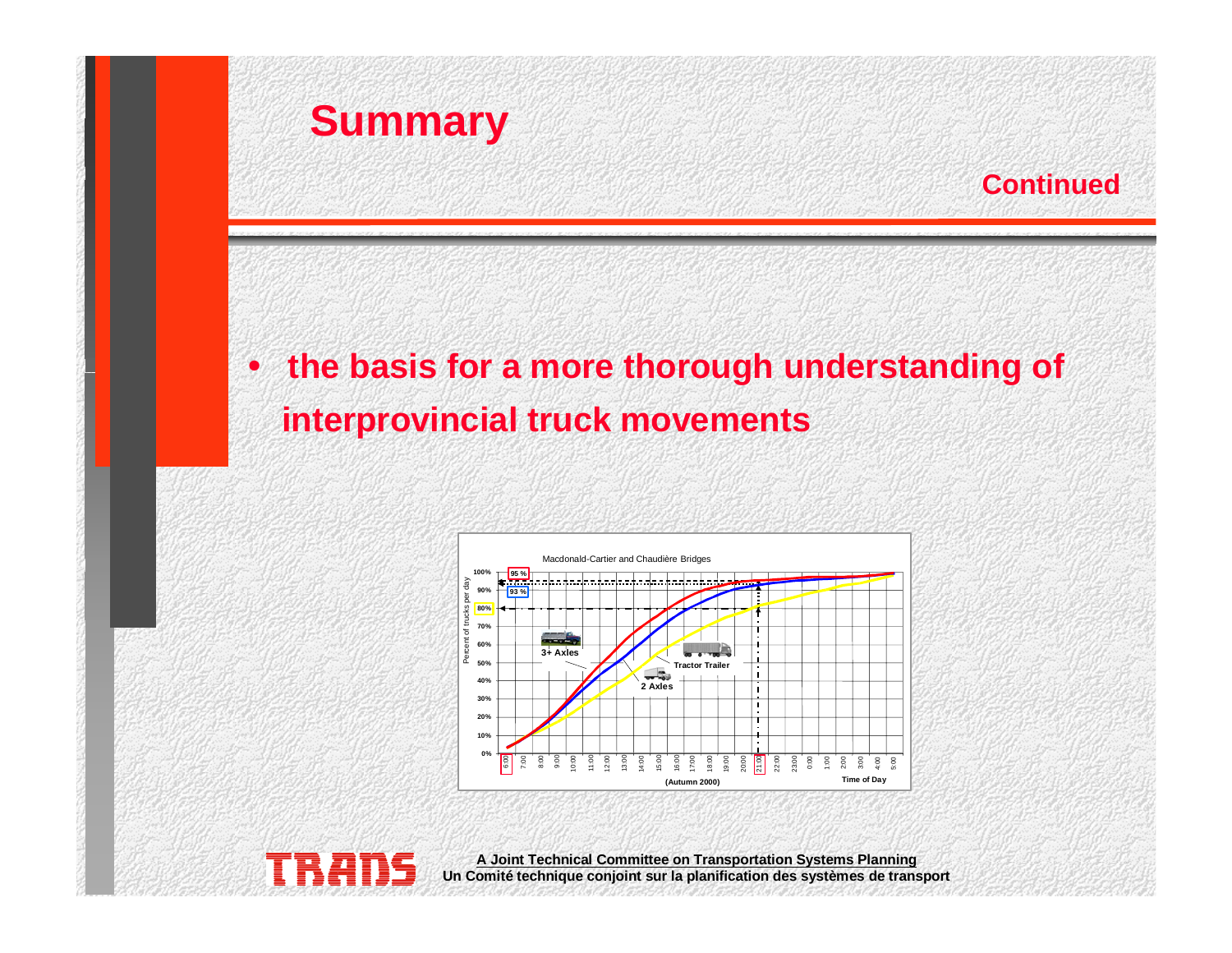



#### $\bullet$  **an efficient means of evaluating costs and benefits in assessing alternative solutions to interprovincial truck travel issues**



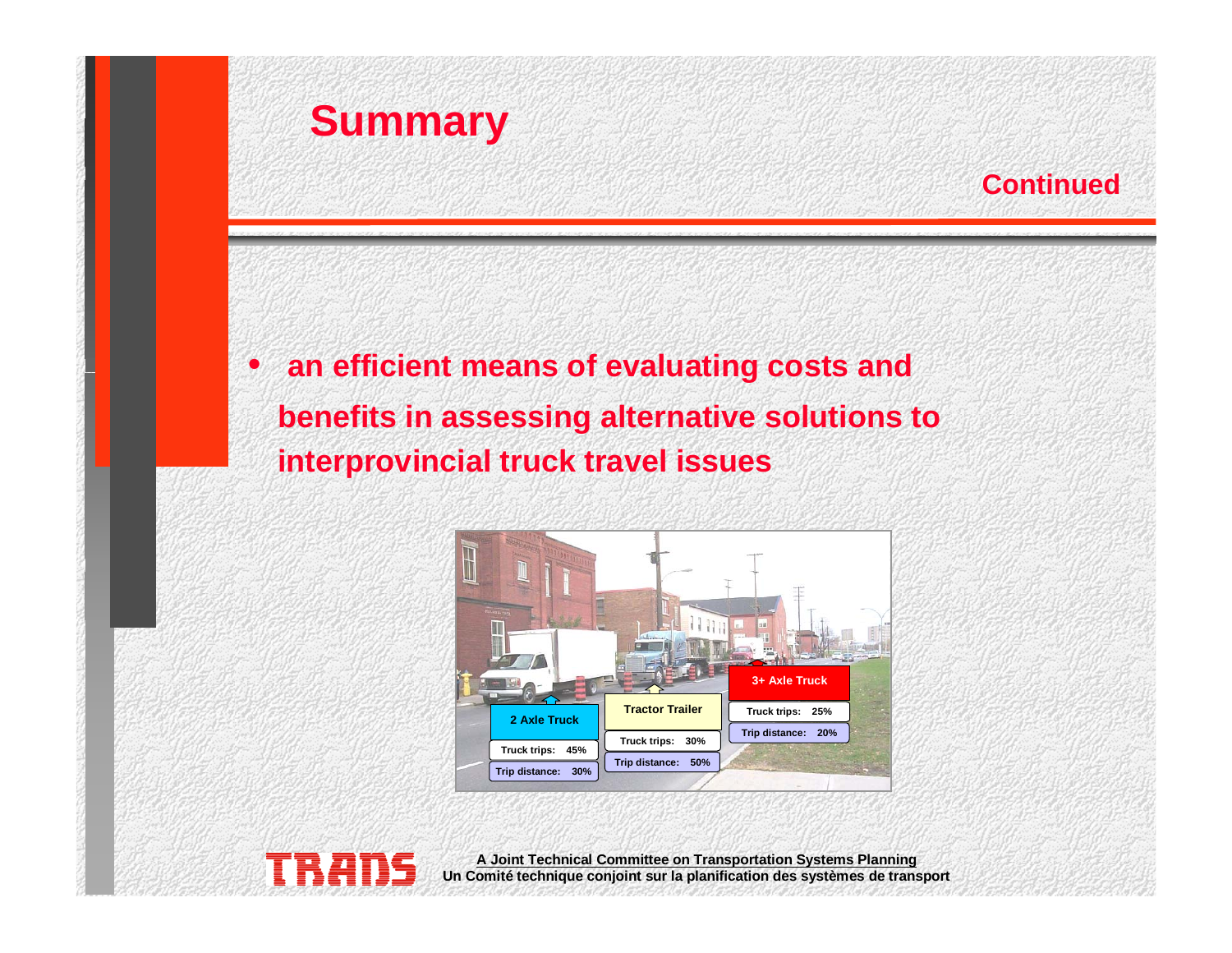

#### **Continued**

#### • **a thorough understanding of the interprovincial movement patterns,origins and destinations, and characteristics of trucks in the NCR**